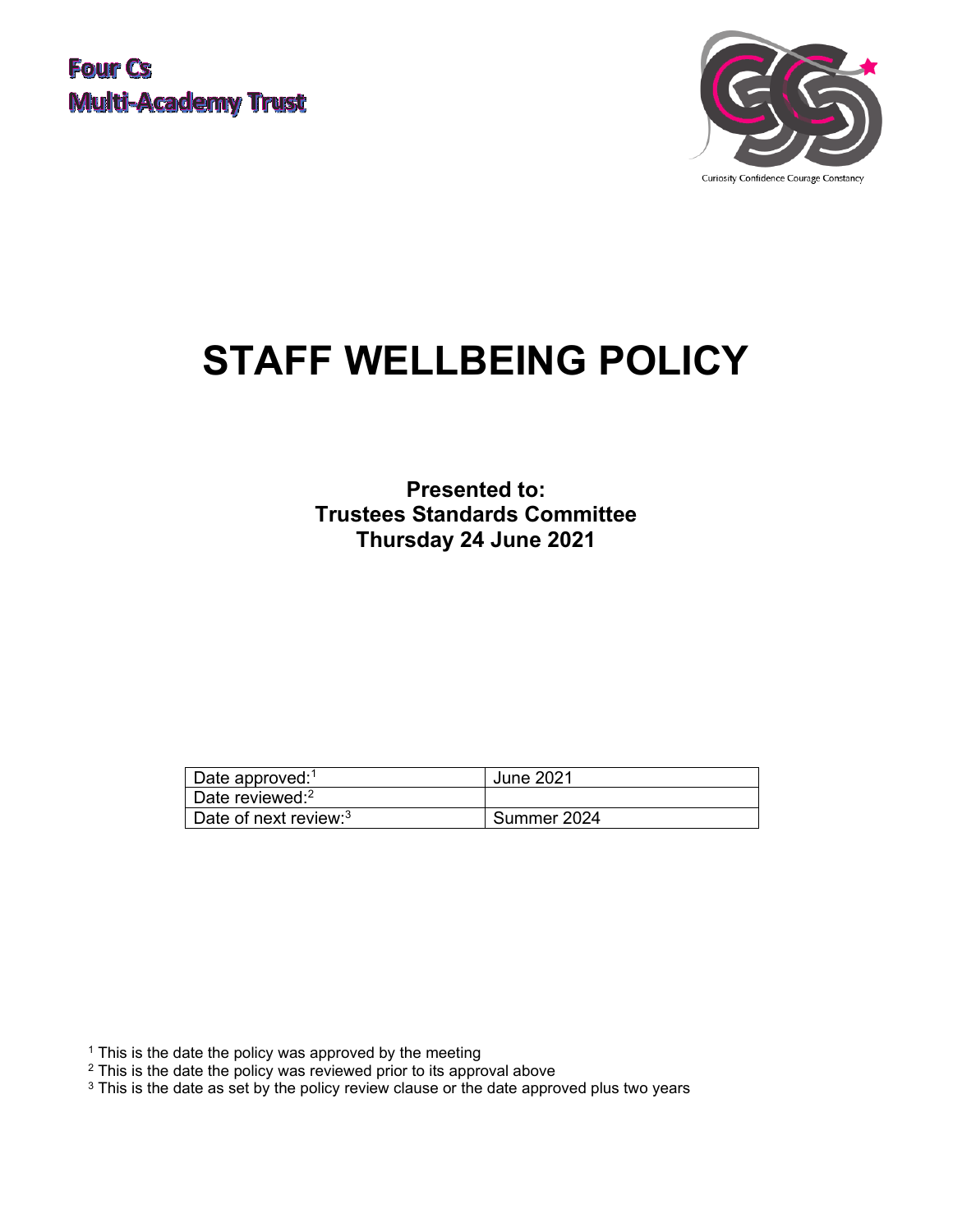## **1 AIMS**

This policy aims to:

- Support the wellbeing of all staff to avoid negative impacts on their mental and physical health.
- Provide a supportive work environment for all staff.
- Acknowledge the needs of staff, and how these change over time.
- Allow staff to balance their working lives with their personal needs and responsibilities.
- Help staff with any specific wellbeing issues they experience.
- Ensure that staff understand their role in working towards the above aims.

## **2 THE EDUCATION STAFF WELLBEING CHARTER**

This policy and our aims are underpinned by the Education Staff Wellbeing Charter. The key elements of this are:

- Prioritise staff mental health.
- Give staff the support they need to take responsibility for their own and other people's wellbeing.
- Give managers access to the tools and resources they need to support the wellbeing of those they line manage.
- Establish a clear communications policy.
- Give staff a voice in decision-making.
- Drive down unnecessary workload.
- Champion diversity.
- Create a good behaviour culture.
- Support staff to progress in their careers.
- Measure staff wellbeing.

## **3 PROMOTING WELLBEING AT ALL TIMES**

#### **3.1 Role of all Staff**

All staff are expected to:

- Treat each other with empathy and respect
- Keep in mind the workload and wellbeing of other members of staff.
- Support other members of staff if they become stressed, such as by providing practical assistance or emotional reassurance.
- Communicate honestly about their wellbeing and let other members of staff know when they need support.
- Contribute positively towards morale and team spirit.
- Use shared areas respectfully.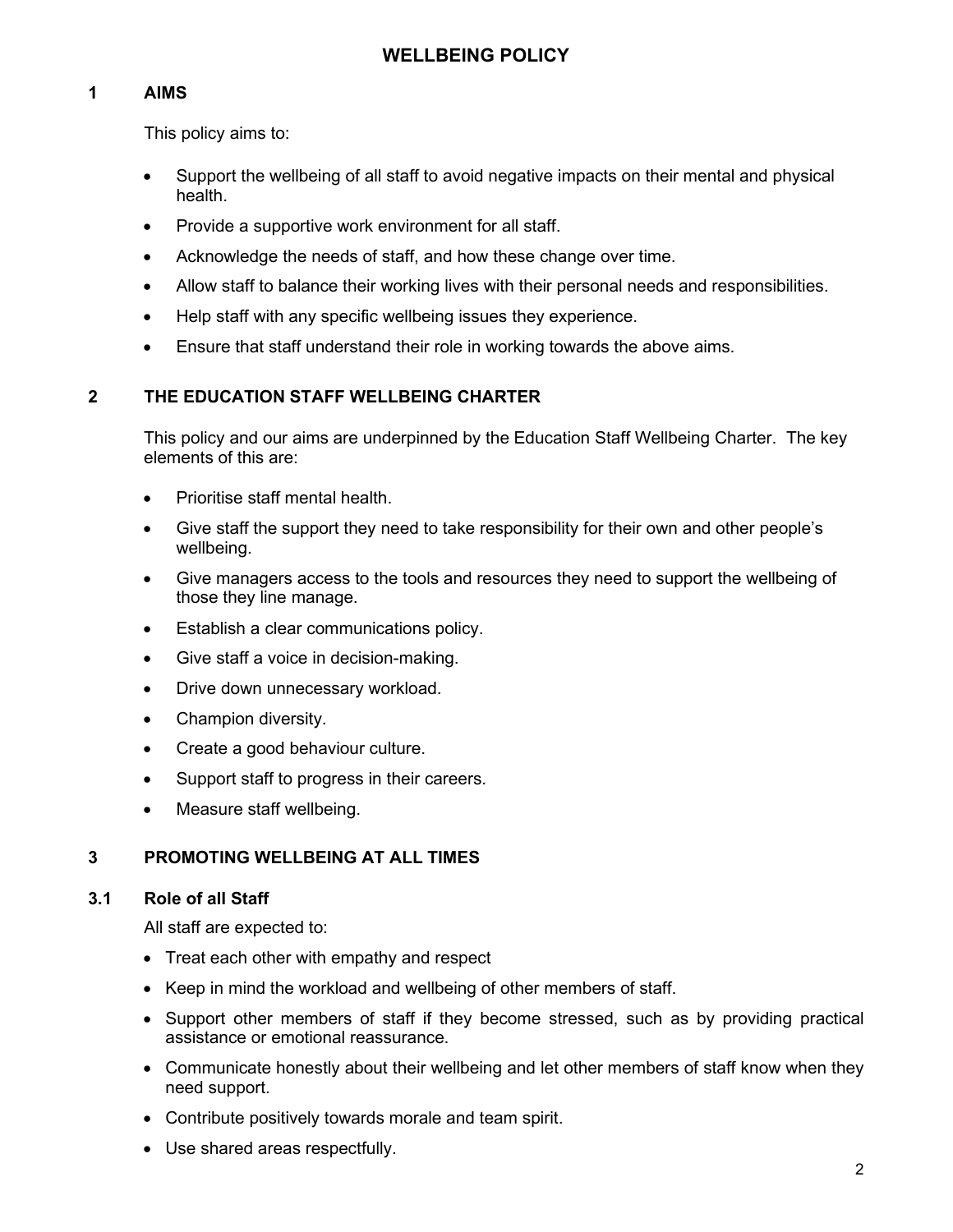- Take part in training opportunities that promote their wellbeing.
- Understand when response to communications/remote working is reasonable.

## **3.2 Role of Line Managers**

Line Managers are expected to:

- Maintain positive relationships with their staff and value them for their skills, not their working pattern.
- Provide a non-judgemental and confidential support system to their staff.
- Take any complaints or concerns seriously and deal with them appropriately using the school's policies.
- Monitor workloads and be alert to signs of stress, and regularly talk to staff about their work/life balance.
- Make sure new staff are properly and thoroughly inducted and feel able to ask for help.
- Understand that personal issues and pressures at work may have a temporary effect on work performance and take that into account during any appraisal or capability procedures.
- Help to arrange personal and professional development training where appropriate.
- Follow the school Behaviour Policy to create a calm, safe and disciplined environment.
- Work to promote diversity, eliminating discrimination and advancing equality of opportunity.

## **3.3 Role of Senior Staff**

Senior staff are expected to:

- Lead in setting standards for conduct, including how they treat other members of staff and adhering to agreed working hours.
- Manage a non-judgemental and confidential support system for staff.
- Monitor the wellbeing of staff through surveys and structured conversations.
- Make sure accountability systems are based on trust and professional dialogue, with proportionate amounts of direct monitoring.
- Regularly review the demands on staff, driving down unnecessary workload.
- Make sure job descriptions are kept up to date, with clearly identified responsibilities and staff being consulted before any changes.
- Listen to the views of staff and involve them in decision-making processes, including allowing them to consider any workload implications of new initiatives.
- Communicate new initiatives effectively with all members of staff to ensure they feel included and aware of any changes occurring at the school.
- Make sure that the efforts and successes of staff are recognised and celebrated.
- Produce calendars of meetings, deadlines, and events so that staff can plan ahead and manage their workload.
- Provide resources to promote staff wellbeing, such as training opportunities.
- Ensure that staff know how to access appropriate guidance, support and tools.
- Promote information about and access to external support services.
- Organise extra support during times of stress, such as Ofsted inspections.